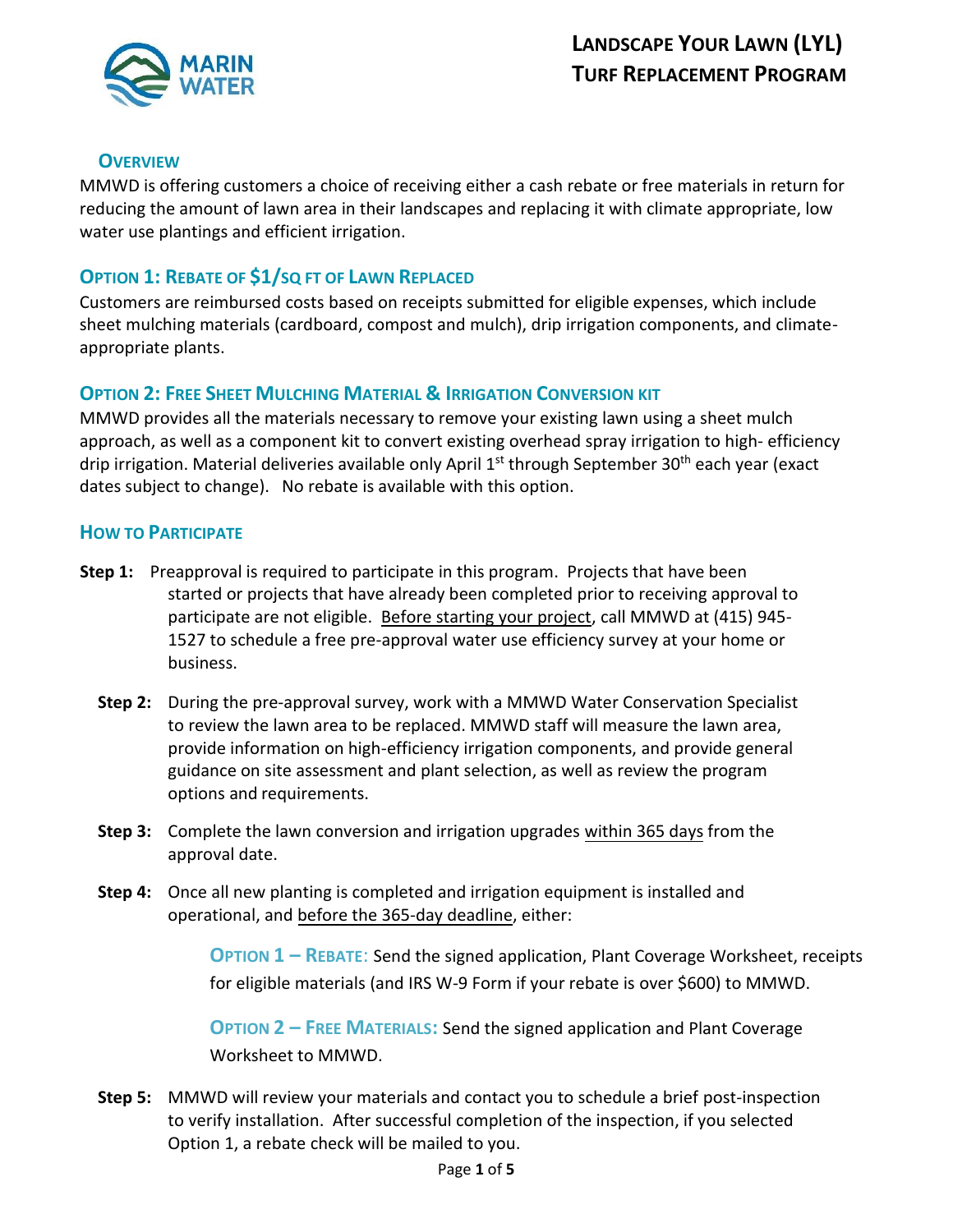

#### **TERMS AND CONDITIONS**

- Applicant agrees to participate in a full Conservation Assistance Program (CAP) site survey (indoor and outdoor) of the project property prior to any conversion work being performed to be eligible to participate in the Landscape Your Lawn (LYL) program.
- To be eligible for this program, applicant shall only use climate-appropriate plants that are on the *MMWD LYL Approved Plant List*.
- Project must be completed and the signed Application, Plant Coverage Worksheet, receipts and W-9 Form (if requesting a rebate) must be submitted to MMWD prior to the completion date in order to be eligible for a rebate or avoid being charged for materials.
- If project completion takes longer than 365 days, applicant must submit a request for extension to the MMWD Water Efficiency Department via phone, mail or email prior to the original completion date. Extension approval may be approved at MMWD's sole discretion.
- Applicants may participate in only one program option and must elect to receive either a rebate or free materials.
- Lawn converted to artificial turf, hardscape or other non-planted area does not qualify.
- Applicant understands and acknowledges that the landscape must remain in place for a minimum of five years after project completion. Option 1 rebates or Option 2 cost of materials are subject to reimbursement to MMWD in the event lawn is replanted or if the landscape plant material is substantially changed. Whether reimbursement is required shall be made at MMWD's sole discretion and applicant agrees to promptly reimburse District for any rebates or cost of materials, which do not remain in place for a minimum of five years after project completion post-inspection date.
- Offer applies to MMWD residential and commercial customers sites with active potable water service.
- Applicant must be the MMWD account holder, and property owner or water bill-paying tenant, with consent from property owner.
- By participating in this program, customers agree to allow MMWD to publicize their pre- and post-conversion project photographs. (Address will not be published)
- New construction does not qualify, nor does any project started prior to the pre-inspection.
- If existing landscaped area is being renovated and MMWD's Landscape Plan Review requirements apply, rebate will be paid only when all Landscape Plan Review requirements are met, as long as funding is available.
- Applicant is responsible for complying with all applicable codes and regulations.
- Limited time offer. Rebates/materials are offered on a first-come, first-served basis and are subject to availability of funds. Program may be canceled at any time without notification.

#### **PRE AND POST INSPECTIONS**

- MMWD must perform a site survey prior to any work beginning on the lawn conversion and again after conversion has been completed. During the pre-conversion site survey, MMWD will:
	- a) verify the proposed project area qualifies,
	- b) measure and record the square footage of the proposed area,
	- c) provide the application and program materials, and
	- d) provide approval to participate in the program.

An approval is solely an estimate; rebate amounts are subject to change upon final verification inspection.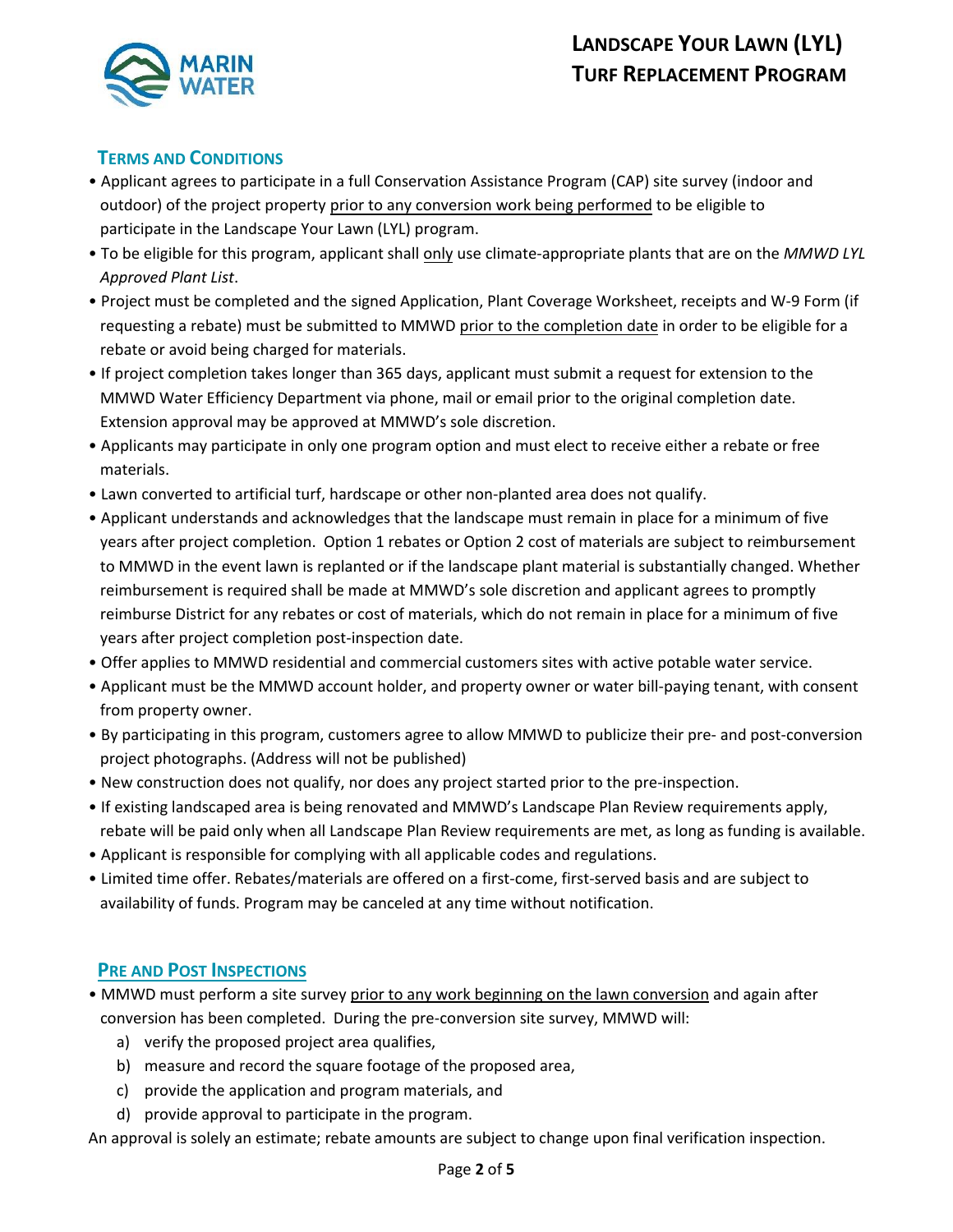

- During the post-conversion inspection, MMWD will verify:
	- a) **Project Area**: Measure/confirm converted square foot area of lawn.
	- b) **Plant Type:** Project area must be converted to landscape comprised of climate-appropriate plantings that are on the *MMWD LYL Approved Plant List*;
	- c) **Plant Coverage:** At completion, converted areas must contain enough plants to create at least 50% living plant cover at maturity;
	- d) **Mulch:** Project area must have a minimum of 3" of organic (i.e. plant-based) mulch;
	- e) **Efficient Irrigation:** Project area must be irrigated with a drip irrigation system and must be equipped with pressure regulator, filter and emitters, if applicable;
	- f) **Separately Zoned:** Project area must be zoned separately from adjacent landscape areas and from trees within the project area, and:
	- g) If only part of a lawn is converted, the remaining lawn area must be irrigated on a separate zone;
	- h) **Appropriate Schedule:** Irrigation controller must have appropriate irrigation schedule for project area, based on MMWD recommendations provided during the pre-inspection site survey.

## **OPTION 1 – \$1/SQFT REBATE FOR TURF REPLACEMENT**

- Rebates are reimbursements for costs of eligible materials, identified below, (excluding tax, delivery, and labor costs) based on receipts submitted and are calculated at \$1/square foot of existing grass that is converted to climate-appropriate plantings and irrigated with drip irrigation;
- There is no required minimum or maximum converted lawn area for the rebate option.
- Rebate-eligible materials include the following, excluding tax, delivery and labor:
	- plants on the *MMWD LYL Approved Plant List*
	- items related to sheet mulching (cardboard, organic mulch, compost);
	- items related to converting an overhead spray irrigation system to drip irrigation (i.e. conversion kits, pressure reducers, filters, drip tubing, emitters, etc.), and;
	- items related to ensuring newly converted landscaped area is zoned separately from adjacent lawn areas (i.e. irrigation pipe, fittings and appurtenances).
- Ineligible materials include:
	- hardscape, artificial turf, inorganic mulch (i.e. non-plant-based), impermeable plastic sheeting (i.e. weed barrier), tools.

• Rebates over \$600 may be considered taxable income and a 1099 will be issued. Include a completed IRS Form W-9 with your application materials if you will receive more than \$600 in rebates. For more information on whether your rebate check will be considered taxable income, please contact a qualified tax professional.

## **OPTION 2 – FREE SHEET MULCH MATERIALS & AN IRRIGATION CONVERSION KIT**

- A minimum lawn area of 500 square feet must be converted for applicants who elect to receive free sheet mulch and irrigation conversion kit materials.
- Material deliveries available only April 1<sup>st</sup> through September 30<sup>th</sup> each year (exact dates subject to change). This time frame coincides with the California Regional Water Quality Control Board's Best Management Practices (BMP's) for preventing contaminants from entering the storm water collection system during the rainy season.
- Applicants will be provided program vendors' contact information and must coordinate date/time of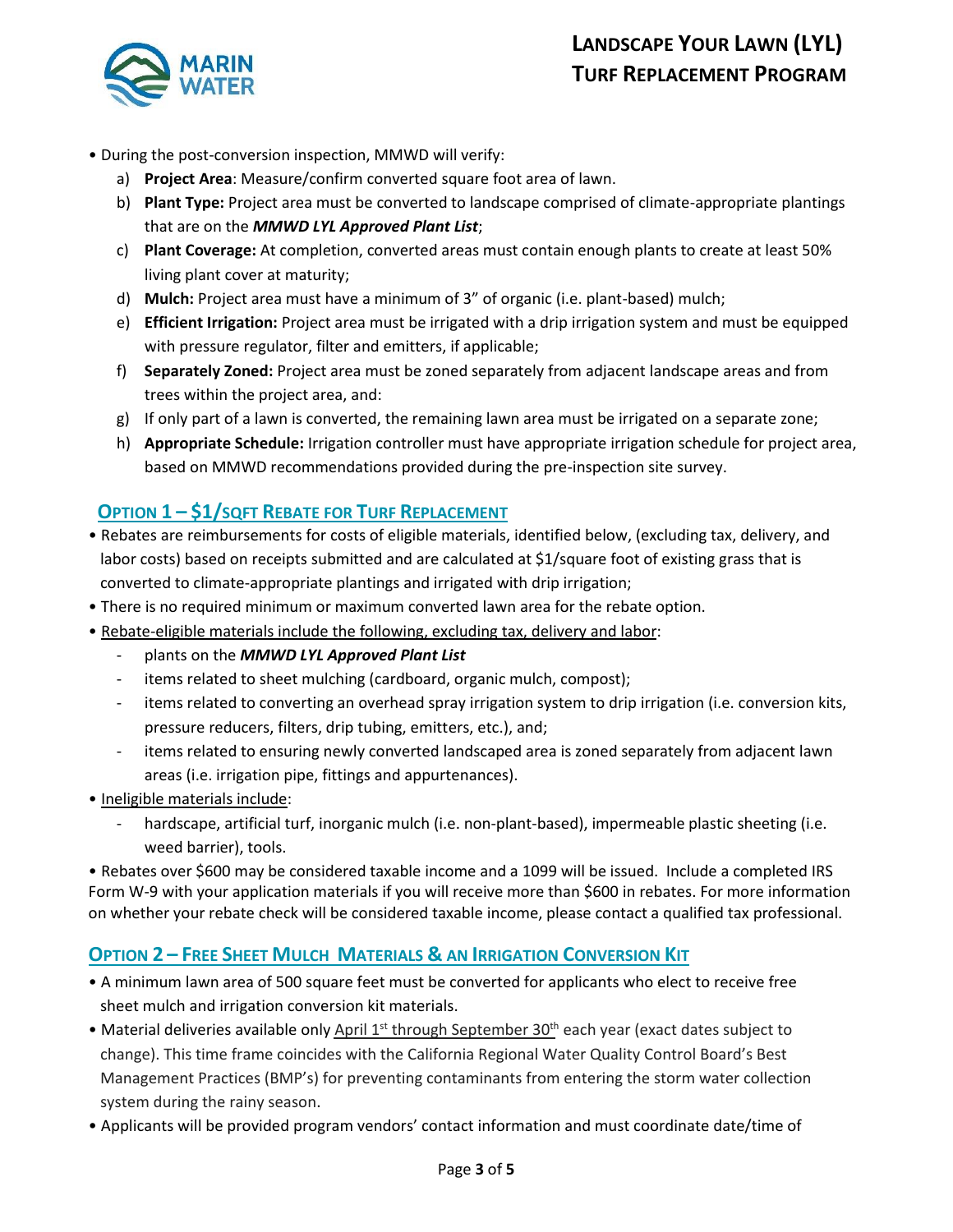

 delivery of sheet mulch materials directly with vendor. Irrigation conversion kit will be available for pickup at vendor's store location in Mill Valley.

- Sheet mulch materials will be delivered in bulk (i.e. not individual bags) directly to applicant's property. Materials consist of rolled cardboard, compost and organic mulch in amounts necessary to cover the project area with one layer of cardboard, two inches of compost and three inches of mulch. Applicant shall bear sole responsibility for ensuring someone is at the project site at the time of delivery to ensure that the vendor delivers the sheet mulch materials to the applicant's desired location. The District shall not be held liable by applicant for sheet mulch materials that are delivered to an incorrect or improper location.
- Applicant assumes ownership and responsibility for sheet mulching materials and irrigation conversion kit components immediately upon delivery/pickup.
- Applicant must be able to provide an area to safely accept delivery of and store materials until applied to lawn area. The applicant shall bear sole responsibility for compliance with all applicable laws, rules and regulations regarding the requested delivery location.
- Applicant must use delivered cardboard, compost and mulch for sheet-mulching the approved project area.
- Applicant acknowledges that if the lawn conversion project is not completed and materials provided through this program are not properly installed within the 365 day installation period, MMWD may recover the cost of all materials and delivery.

## **DISCLAIMER/WAIVER**

- Applicant expressly agrees that MMWD may inspect all properties participating in this program; that MMWD does not guarantee the performance of any product receiving a rebate or supplied by MMWD; and that MMWD does not warrant any product or installation to be free of defects, the quality of workmanship, or the suitability of the premises or products for the installation.
- Compost and mulch products supplied through this program are compliant with state standards for physical contaminants. However, they are made from recycled materials, not virgin feedstocks. Very small pieces of non-organics may be found. All products are delivered as- is with no warranties expressed or implied.
- Applicant further agrees to defend, indemnify, and hold harmless MMWD, its directors, officers, agents, and employees from and against any and all loss, damage, expense, claims suits, and liability, including attorney fees arising out of or in any way connected with the product(s) and its (their) installation. Applicant shall indemnify, hold harmless, defend and release MMWD, its officers, directors, agents, and employees from any and all liability, claims, damages, costs and expenses of lawsuits, which may be asserted by any person or entity, including Applicant, arising out of or in connection with the activities of Applicant, its agents, and employees provided for herein whether or not there is concurrent passive negligence on the part of the District but excluding liability for District's sole negligence and willful misconduct.
- Applicant has read, understands, and agrees to the terms and conditions listed on the rebate application.
- Applicant understands that installation of qualifying products may not result in lower water bills.
- MMWD reserves the right to change the terms of the Landscape Your Lawn Program offer at any time, without notification.